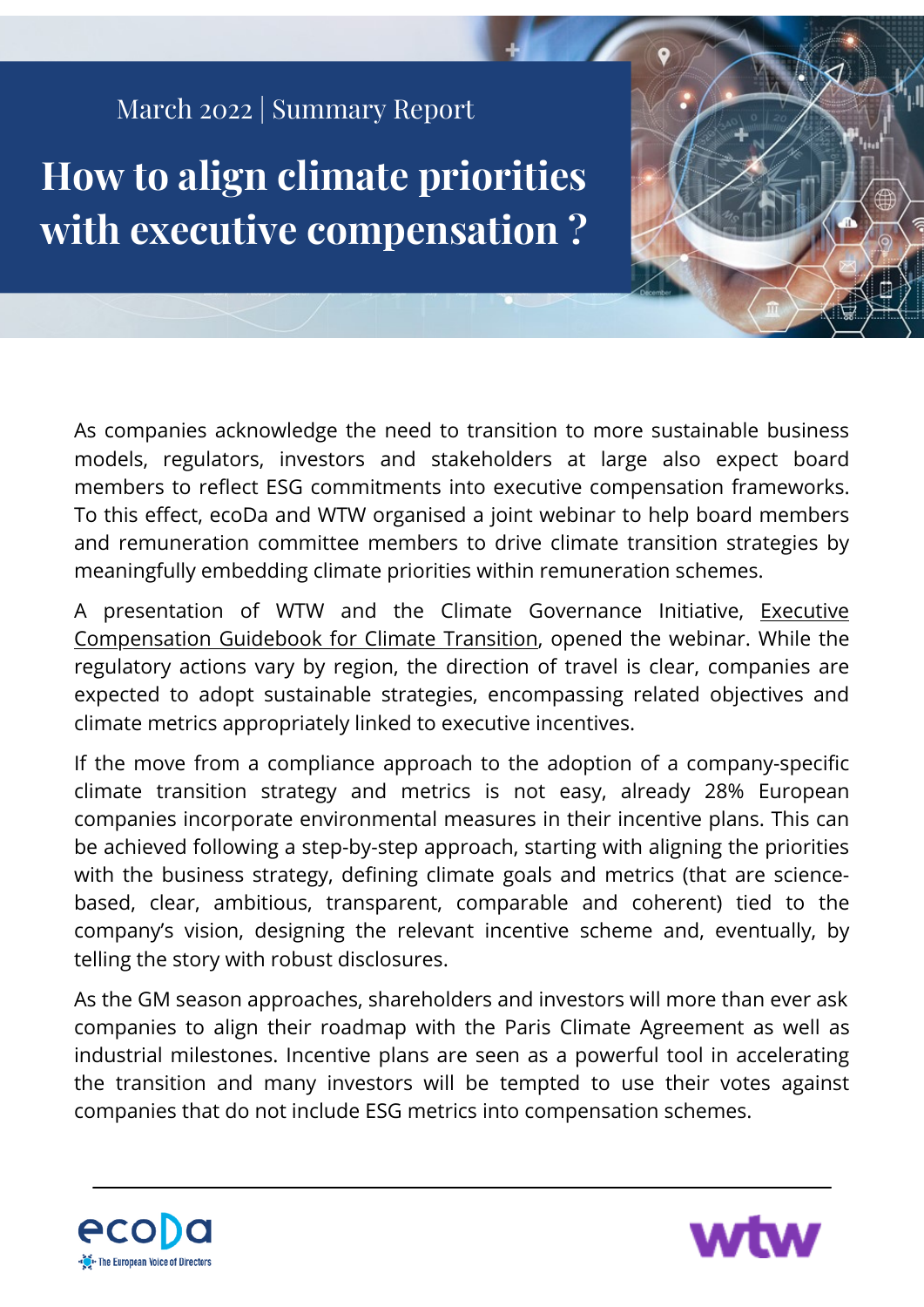If the pressure is probably less aggressive towards SMEs, it does not mean that the topic is however eluded, even quite the contrary. Younger companies tend to approach ESG as an entrepreneurial opportunity.

All companies will not be on the same maturity level and there is not a one size fits all approach when it comes to incorporating metrics into executive compensation. On the contrary, there are a few design alternatives based on the nature of the company, ranging from the type of key performance indicators (KPIS) to be considered (such as underpins, modifiers or separately weighted KPIs), to the type of incentive embedding them (whether in short-term incentive plans, long-term incentive plans or even standalone hyper-long-term incentive plans).

It is up to the board to select the relevant strategy aligned with the company's strategy and compensation philosophy. But this requires adopting an integrated perspective with the right culture, openness and collaboration between climate literate board members and external stakeholders.

The panelists also insisted on the «four M» challenges (mission, metrics, measures, measuring) and trade-offs arising from climate metric selection and target-setting. Identifying the right approach and determining what position the company wants to adopt (being a leader, a follower or laggard) is the first debate the board needs to tackle. As there are no commonly wide-accepted metrics yet, the board will have then to choose the metrics that reflect the company's operations and strategy. Concrete actions and transparency follow to avoid failing into the risk of greenwashing.

To conclude, the panelists compare the long ESG journey to a marathon: board members need to adopt a long term approach, they need to change the pace from time to time (accelerate actions sometimes, consolidate the achievements at other times) and, last but not least, they need to practice and train on these complex matters.

The recording of this webinar is available [here.](https://www.youtube.com/watch?v=QmJ_Tg6_0Hw)





Speakers: Shai Ganu (Managing Director, WTW), Michael Hilb (Chair, International Board Foundation), Natasha Martsekis (Secretary General and Founding Member, The Non-Executive Directors Club in Greece), Manuel Montecelos (Executive Compensation & Board Advisory Senior Director Europe, WTW).